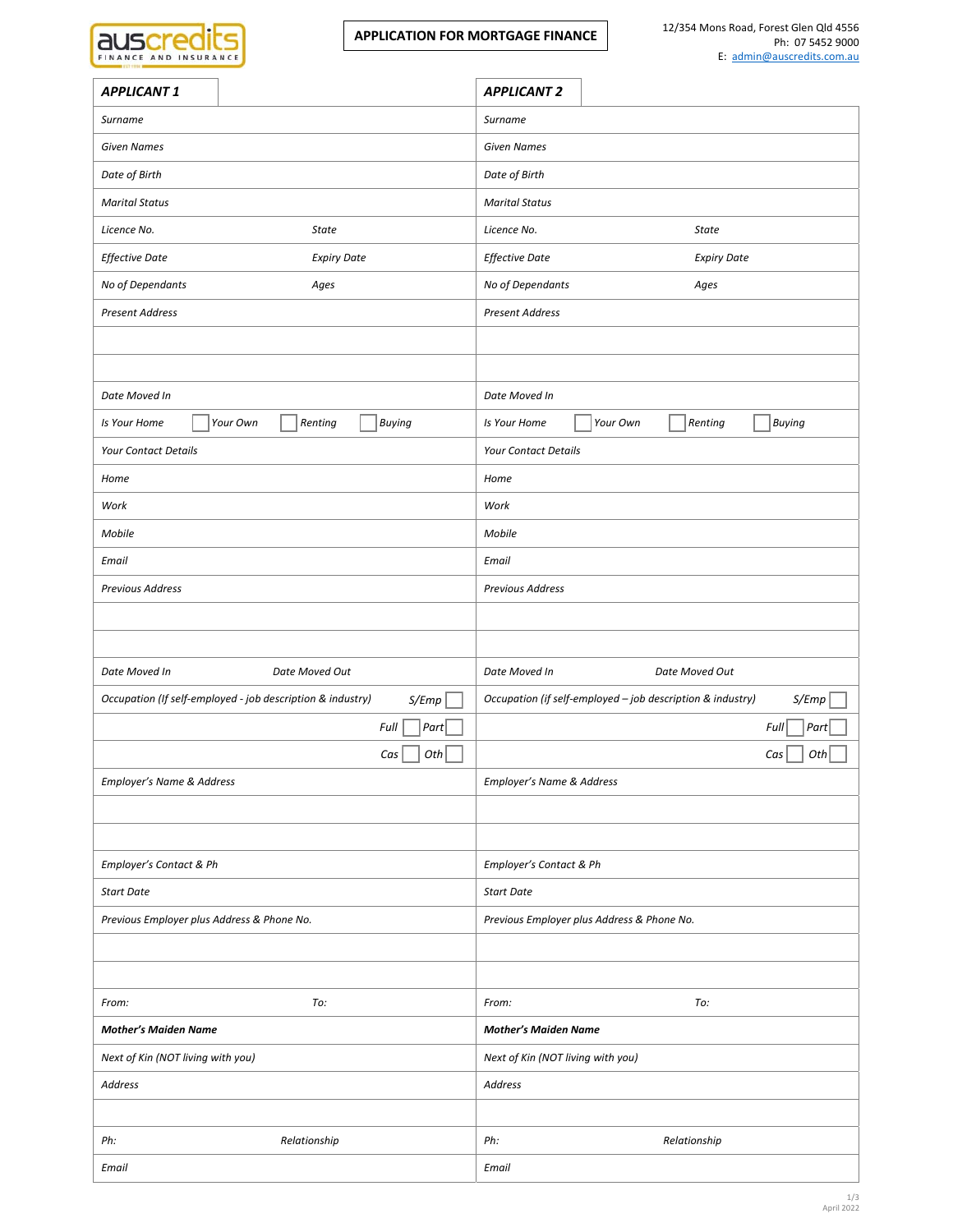| <b>LIABILITIES</b>                             |            |                      |                      | <b>ASSETS</b>                                 |                      |       |
|------------------------------------------------|------------|----------------------|----------------------|-----------------------------------------------|----------------------|-------|
| Mortgage Loans                                 | Repayments | W/F/M                | <b>Balance</b>       | Land & Buildings                              |                      | Value |
| $\mathbf{1}$                                   | \$         | $\blacksquare$       | \$                   | $\mathbf{1}% \in\mathbb{Z}_{+}^{d}[0,\infty)$ |                      | \$    |
| $\overline{2}$                                 | \$         | $\blacksquare$       | \$                   | $\overline{2}$                                |                      | \$    |
| 3                                              | \$         | $\blacksquare$       | \$                   | $\sqrt{3}$                                    |                      | \$    |
| 4                                              | \$         | $\blacksquare$       | \$                   | $\overline{a}$                                |                      | \$    |
| Other Loans (e.g. car loan/lease)              |            |                      |                      | Motor Vehicles (Year/Make/Model)              |                      |       |
| $\mathbf{1}$                                   | \$         | $\blacksquare$       | \$                   | $\mathbf{1}% \in\mathbb{Z}_{+}^{d}[0,\infty)$ |                      | \$    |
| $\overline{2}$                                 | \$         | $\blacksquare$       | \$                   | $\overline{2}$                                |                      | \$    |
| $\mathfrak z$                                  | \$         | $\blacksquare$       | \$                   | $\mathfrak{Z}$                                |                      | \$    |
| Credit Card or Store Card (current balance)    |            |                      | \$                   | Home Contents                                 |                      | \$    |
| <b>Bank or Store</b><br>Limit                  |            | \$                   | Cash on hand in Bank |                                               |                      |       |
| Credit Card or Store Card (current balance)    |            | \$                   | Bank -               |                                               | $\boldsymbol{\zeta}$ |       |
| <b>Bank or Store</b><br>Limit                  |            | $\boldsymbol{\zeta}$ | Superannuation/s     |                                               |                      |       |
| Bank Overdraft (Limit - \$<br>$\left( \right)$ |            | \$                   | \$<br>Fund:          |                                               |                      |       |
| Bank                                           |            | \$                   | Fund:                |                                               | \$                   |       |
| Bank                                           |            | \$                   | Investments          |                                               |                      |       |
| Zip Pay / After Pay etc                        |            | \$                   | Type:                |                                               | \$                   |       |
| Zip Pay / After Pay etc                        |            | \$                   | Type:                |                                               | \$                   |       |
| Other Liabilities (e.g. Tax)                   |            | \$                   | Type:                |                                               | \$                   |       |
|                                                |            | \$                   | <b>Other Assets</b>  |                                               |                      |       |
|                                                |            | \$                   |                      |                                               | \$                   |       |
|                                                |            | \$                   |                      |                                               | \$                   |       |

| <b>INCOME</b>                 |                      |                      |                          |  |
|-------------------------------|----------------------|----------------------|--------------------------|--|
|                               | Gross                | <b>Net</b>           | W<br>F<br>M              |  |
| Applicant 1 - Salary / Wages  | \$                   | $\boldsymbol{\zeta}$ | ٠                        |  |
|                               | \$                   | \$                   | $\blacksquare$           |  |
| Applicant 2 - Salary / Wages  | \$                   | $\boldsymbol{\zeta}$ | ٠                        |  |
|                               | \$                   | \$                   | ۰                        |  |
| Centrelink Payments           |                      |                      |                          |  |
| Type                          | \$                   | \$                   | ٠                        |  |
| Type                          | $\boldsymbol{\zeta}$ | $\boldsymbol{\zeta}$ | $\blacksquare$           |  |
| <b>Existing Rental Income</b> |                      |                      |                          |  |
| Address                       | \$                   | \$                   | $\overline{\phantom{a}}$ |  |
| Address                       | \$                   | $\boldsymbol{\zeta}$ | $\blacksquare$           |  |
| Salary Sacrifice              |                      |                      |                          |  |
| Applicant 1                   | \$                   | \$                   | ۰                        |  |
| Applicant 2                   | \$                   | \$                   | ÷                        |  |
| Other                         | \$                   | \$                   | $\blacksquare$           |  |
| Other                         | \$                   | \$                   | ٠                        |  |

٦

r